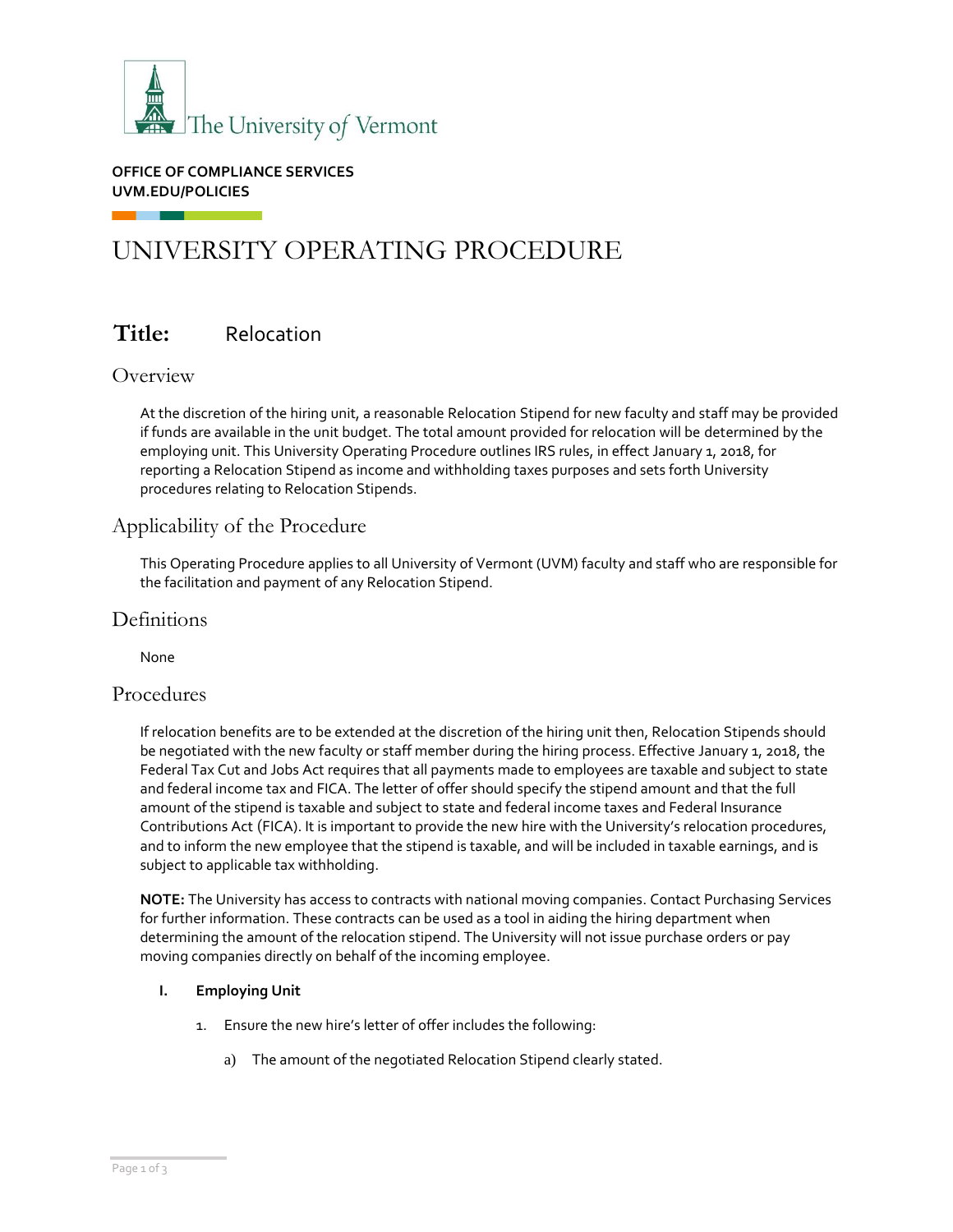- b) Language in the letter stating that the full amount of the stipend is taxable and subject to federal and state income taxes and FICA.
- 2. Prepare an Additional Pay Form (APF), which will include the amount to be paid and the chartstring to charge the expense. The required chartstring account code Is 57896.
- 3. Attach the APF to the Hire or Rehire ePAR along with other onboarding documents and route to Human Resource Services. Receipts are not required.

#### **II. Payroll and Tax Services**

Upon receipt of the Additional Pay Form (APF) from Human Resource Services, Payroll and Tax Services will process the documents to pay on the first or second payroll after the employee has been entered into the PeopleSoft HCM system.

#### **III. Payment of Interview Travel Expenses for Candidate**

Payment of a candidate's travel expenses to attend an interview for prospective employment is not relocation. Such travel expenses are processed in accordance with the University's [Travel policy.](https://www.uvm.edu/sites/default/files/UVM-Policies/policies/travel.pdf)

#### **Relocation Reporting and Tax Implications**

Payment of a Relocation Stipend is taxable, and will be included as taxable income with all the applicable federal and state taxes withheld. Relocation Stipends will be included on a Form W-2 in the year paid, regardless of the actual relocation date or when expenses were incurred.

#### **Transporting Research Equipment**

Research equipment/materials transferred from a new hire's former lab to a UVM lab shall be subject to University inventory control guidelines for tagging moveable equipment. Because research equipment/materials are not household goods, the cost of transporting such items shall not be reimbursed or advanced as an employee relocation benefit. Rather, the transportation of such moveable equipment shall be contracted via a purchase order through a commercial moving.

#### **Relocation Stipends on Sponsored Projects**

Relocation stipends being charged on sponsored projects must follow applicable policies of the sponsoring agency as well as the terms and conditions of the individual agreement as well as what the required documentation may be to substantiate. In addition, all federally funded projects – both directly funded and flow-through subrecipient agreements – must be in compliance with the Uniform Guidance a[t 2 CFR 200.](https://www.ecfr.gov/current/title-2/subtitle-A/chapter-II/part-200?toc=1) Offer letters which contain relocation stipends charged to sponsored projects must include direction to keep receipts, invoices, and other supporting documentation. Reimbursement will only be up to the substantiated amount. Relocation stipends on sponsored projects, based on itemized receipts, are processed through Payroll Services.

### **Contacts**

| Questions concerning the daily operational interpretation of this UOP should be directed to the following: |                             |  |  |
|------------------------------------------------------------------------------------------------------------|-----------------------------|--|--|
| Title(s)/Department(s):                                                                                    | <b>Contact Information:</b> |  |  |
| Payroll and Tax Services                                                                                   | payroll@uvm.edu             |  |  |
|                                                                                                            | (802) 656-6600              |  |  |